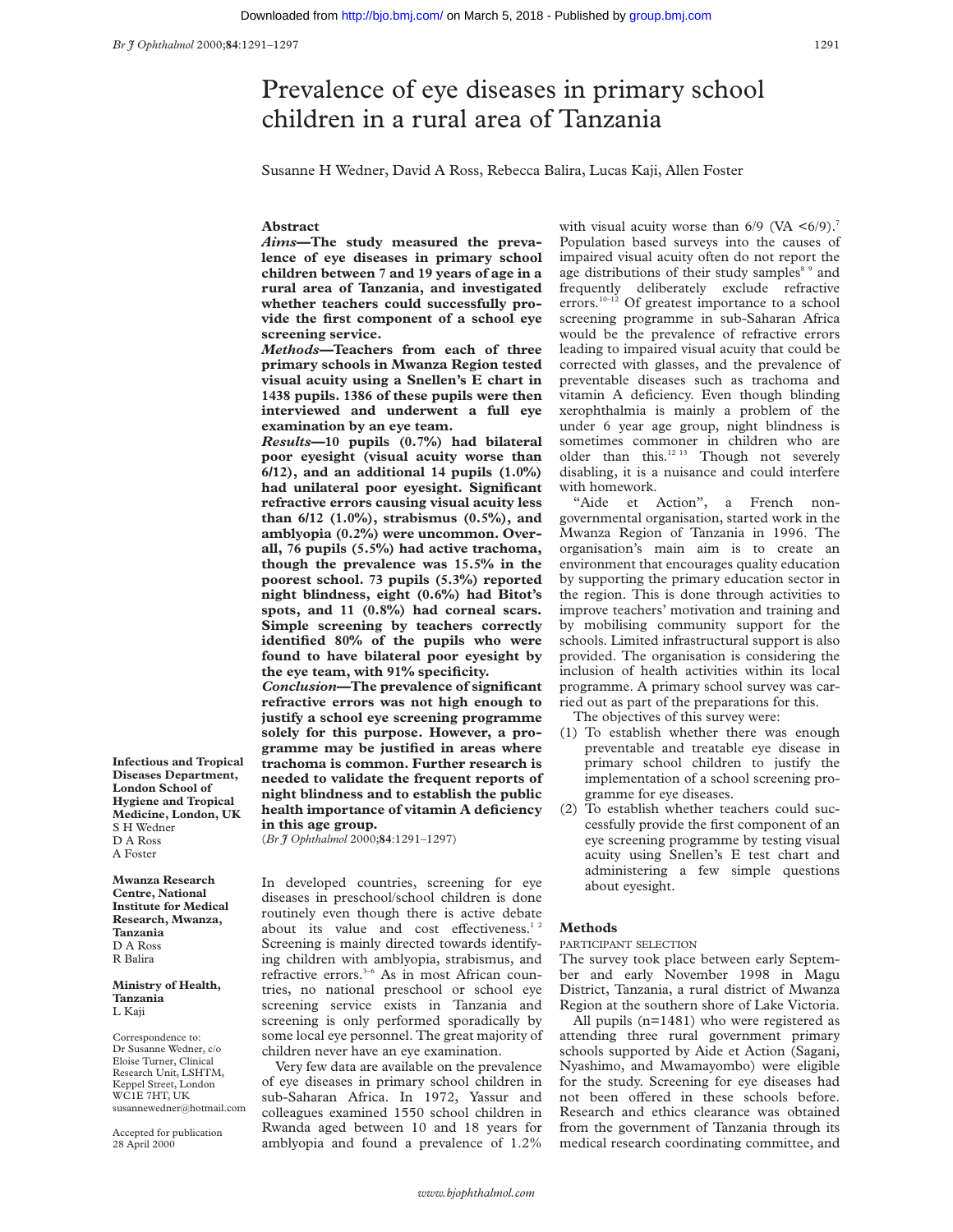from the ethics committee of the London School of Hygiene and Tropical Medicine. Consent for the study was also obtained from the relevant regional and district authorities and from the three school committees and parents. Although the parents were offered the option of withdrawing their child from the study, no child was withdrawn.

## TEACHERS' EYE SCREENING

Two specially chosen teachers per school were trained in a one day workshop to assess pupils' visual acuity and in how to administer a short questionnaire to them. They were taught how to grade the pupils' eyesight for each eye separately by whether or not the pupil could see at least three out of five optotypes of the 6/12 line of Snellen's E chart at 6 metres. The questionnaire consisted of three questions:

- (1) Can you see what has been written on the blackboard well?
- (2) Can you see what has been written in your book well?
- (3) Have you got any other problems with your eyes?

The workshop was held in the local language (Swahili) by an ophthalmic nursing officer (ONO) and supervised by an ophthalmologist (SW). It included theoretical training in how to administer the questionnaire and how to test visual acuity in children with practical demonstrations by the instructors, including demonstrations of common errors (for example, testing without checking beforehand that the child had understood the instructions, incomplete covering of the eye that was not being tested, etc). This was followed by practical sessions where the teachers practised on each other until they were fully competent. The practical session included testing people who had been made artificially short sighted with spectacles to give the teachers experience of testing people with poor eyesight as well as those with normal eyesight. One pair of teachers performed the test and the other pair watched and then commented. The teachers then went on to administer the questionnaire and to test VA on primary school children of different age groups under supervision. Written guidelines summarising the testing conditions and procedures and common pitfalls were distributed to all of the teachers and discussed again at the

*Table 1 Prevalence of eye diseases in the 1386 study children examined*

|                                                               | Prevalence |      |                                   |  |
|---------------------------------------------------------------|------------|------|-----------------------------------|--|
| Eye disease                                                   |            | $\%$ | 95% Confidence<br>intervals $(%)$ |  |
| Refractive errors ( $VA < 6/12$ ) (unilateral 5, bilateral 9) | 14         | 1.01 | $0.48 - 1.54$                     |  |
| Strabismus                                                    | 7          | 0.51 | $0.13 - 0.88$                     |  |
| Amblyopia                                                     | 3          | 0.22 | $0.00 - 0.46$                     |  |
| Trachoma* (TF, TI 76); (TS 1)                                 | 77         | 5.56 | $4.35 - 6.77$                     |  |
| Night blindness                                               | 73         | 5.27 | $4.09 - 6.45$                     |  |
| Bitot's spots                                                 | 8          | 0.58 | $0.18 - 0.98$                     |  |
| Corneal scar (unilateral 9, bilateral 2)                      | 11         | 0.79 | $0.32 - 1.26$                     |  |
| Vernal keratoconjunctivitis                                   | 5          | 0.36 | $0.04 - 0.68$                     |  |
| Cataract (unilateral 2, bilateral 1)                          | 3          | 0.22 | $0.00 - 0.47$                     |  |
| Macular disease (macular scar 3, maculopathy 1)               | 4          | 0.29 | $0.01 - 0.57$                     |  |
| Otherst                                                       | 20         | 1.44 | $0.81 - 2.07$                     |  |

\*Using the simplified WHO grading system<sup>14</sup>:  $TF =$  trachoma inflammation–follicular;  $TI =$  trachoma inflammation–intense; TS = trachomatous scarring.

†Others: hordeolum (5), subconjunctival haemorrhage (3), acute conjunctivitis (7), pterygium (1), corneal ulcer (1), iris coloboma (1), suspected glaucoma (1), post evisceration (1).

end of the workshop. The teachers then returned to their schools with Snellen's E charts and were given 1 week to administer the questionnaire and to test the eyesight of all their pupils. They were instructed not to delegate this task to other untrained teachers.

#### EYE EXAMINATION BY EYE TEAM

After completion of the teachers' eye screening, an eye team consisting of an ophthalmologist (SW), an ophthalmic nursing officer, and four interviewers (secondary school leavers) visited all three schools. During a 3–5 day period in each school, they examined all the pupils who were present.

The interviewers had been trained in the application of a questionnaire and how to test visual acuity (VA) using Snellen's E chart. The questionnaire provided information of the pupils' socioeconomic status, their eyesight for distance and near and their ability to see well in low levels of light (for example, in the evening or at night when using a torch or a spirit lamp). In a 10% randomly chosen sample, the questionnaire was reapplied and the VA retested by a different interviewer without knowledge of the original results. Computer generated random numbers were preselected to choose one pupil out of each sequential group of 10. These numbers were held by the ophthalmologist, so that the interviewers were not aware which pupils would be rechecked. Any discrepancies in questionnaire results or VA tests were clarified by the ophthalmologist. Visual acuity was also retested in all pupils with VA=6/12 on the first examination. In addition, the ophthalmologist retested the VA of all pupils in whom there were discrepant results between the teachers' VA testing and that of the interviewer.

The ophthalmic nursing officer then examined the eyes of all pupils with a torch and a direct ophthalmoscope. The examination was terminated there for all pupils with bilateral  $VAL \ge 6/12$  and normal eyes on examination, whereas all 157 pupils with poor eyesight in at least one eye and/or an abnormality found on eye examination (as listed in Table 1) were sent to the ophthalmologist for further examination. Night blindness reports were not used as a referral criterion, since its validity in this population is uncertain (see discussion). In addition, 130 randomly chosen pupils were also examined by the ophthalmologist with a torch and indirect ophthalmoscope to provide an assessment of the ophthalmic nursing officer's performance. Random selection procedures were the same as for the interviewers.

The ophthalmologist performed a full eye examination in all the 157 referred pupils. This included screening for strabismus (motility check, Hirschberg, and cover tests), examination of the anterior segment with a portable slit lamp and examination of the posterior pole in miosis with a direct ophthalmoscope. Schiøtz tonometry, indirect ophthalmoscopy in mydriasis, and retinoscopy were performed where indicated (for example, for suspected glaucoma, retinal disease, and if subjective refraction was not possible in a pupil). Stages of tra-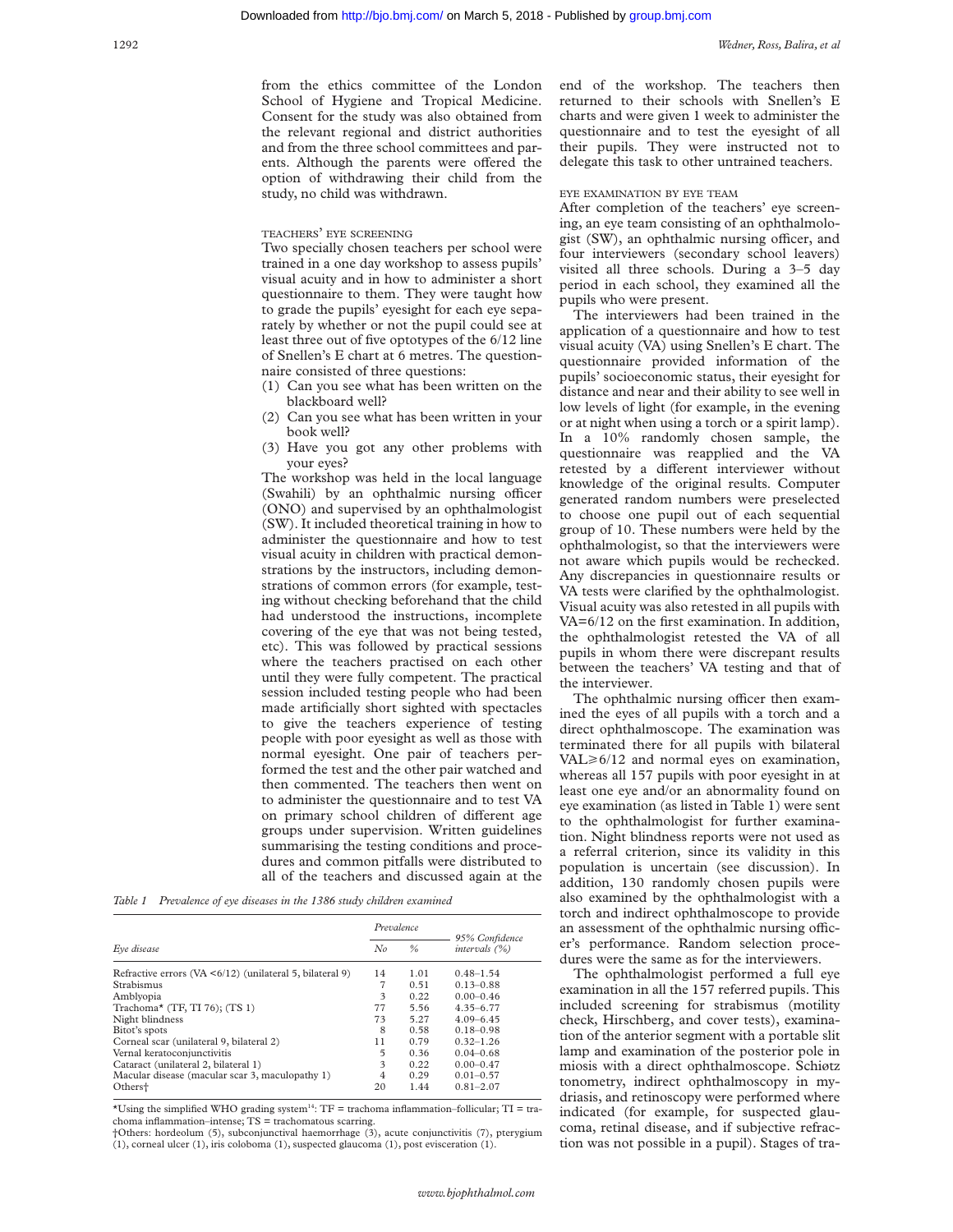choma and vitamin A deficiency were classified using WHO definitions.<sup>14 15</sup> Treatment and further referrals were initiated as appropriate.

# DATA PROCESSING AND ANALYSIS

Data processing and analysis were done in the National Institute for Medical Research (NIMR) in Mwanza. After manual checking of forms by the ophthalmologist, all data were independently entered onto computers using DBASE 4 (Borland) software by two different data entry clerks, and the resulting data sets compared to minimise data entry errors. Range and consistency checks were done on all variables. Statistical tests of significance were conducted using  $\chi^2$  tests for proportions or for trend as appropriate. Two tailed tests were always used. Univariate analyses and multivariate logistic regression adjusting for age, sex, and other significant variables were performed using STATA 6.0 (Stata Corp).

#### **Results**

PREVALENCE OF EYE DISEASES

A total of 1386 (94%) of the study children between the ages of 7 and 19 years were examined by the eye team; 141 pupils (10.2%) were found to have abnormalities or poor eyesight (VA<6/12) in at least one eye. An additional 73 (5.3%) pupils reported having night blindness (Table 1).

Bilateral poor eyesight (VA<6/12 in the better eye) was found in 10 pupils and unilateral poor eyesight (VA<6/12 in either eye) in an additional 14 pupils (Table 2). None had bilateral blindness (VA<3/60 in the better eye), but one child had visual acuity of 3/24 in the better eye (severe visual impairment), and five of the 24 pupils with poor eyesight  $(5/1386 = 0.36\%)$ were blind in one eye (VA<3/60). The causes of unilateral blindness were cataract (two), macular scars (two), and evisceration (one). Significant refractive errors causing visual acuity less than 6/12, strabismus and amblyopia were uncommon; each had a prevalence of 1% or less (Table 1). All the 14 pupils with refractive errors were myopic. Refractive errors were responsible for nine of the 10 cases of poor bilateral eyesight (VA<6/12 in both eyes) (Table 2). In all 10 pupils with bilateral poor eyesight, visual acuity was improved to normal  $(VA \ge 6/12)$  in at least one eye by either providing glasses for refractive errors (nine pupils) or by operating on the one pupil with bilateral cataracts. Refractive errors (n=5; 0.36%) and macular disease (n=4; 0.29%) were the commonest problems in the 14 additional pupils with unilateral visual impairment  $(VA < 6/12$  in one eye) (Table 2).

Seventy six children (5.5%) were diagnosed as having active trachoma (follicular trachoma with or without inflammation). In addition, one child had trachomatous scarring (Table 1). Half of the children with trachoma (38/77) came from one school (Sagani) (Table 3; prevalence by school p<0.001), which is in a poorer area with less access to water than the other two schools. The majority of pupils with trachoma (63/77=82%) were attending school year 1 to 3 (Table 3;  $\chi^2$  test for heterogeneity

*Table 2 Causes of impaired visual acuity in study children*

|                              | Poor eyesight ( $VA < 6/12$ ) |            |  |  |
|------------------------------|-------------------------------|------------|--|--|
| Cause                        | <i>Bilateral</i>              | Unilateral |  |  |
| Significant refractive error | 0*                            |            |  |  |
| Cataract                     |                               |            |  |  |
| Corneal scar                 |                               |            |  |  |
| Macular disease              |                               |            |  |  |
| Strabismic amblyopia         |                               | 2          |  |  |
| Post evisceration            |                               |            |  |  |
| Total                        | 10                            | 14         |  |  |

\*Anisometropic amblyopia in one case.

*Table 3 Prevalence of trachoma by school and by school year*

| Distribution  | Trachoma<br>$($ %) | No  | Value   |
|---------------|--------------------|-----|---------|
| School        |                    |     |         |
| Sagani        | 15.5               | 245 |         |
| Nyashimo      | 3.8                | 708 | < 0.001 |
| Mwamayombo    | 2.8                | 433 |         |
| School year 1 | 10.3               | 254 |         |
| School year 2 | 6.8                | 235 |         |
| School year 3 | 6.6                | 317 |         |
| School year 4 | 3.2                | 251 | 0.001   |
| School year 5 | 2.0                | 98  |         |
| School year 6 | 2.0                | 153 |         |
| School year 7 | 1.3                | 78  |         |

p=0.001), which was paralleled by 85% of the children with trachoma being less than 13 years old (Table 4). There was no difference in the prevalence of trachoma between boys and girls (p=0.8; Table 4). Children with trachoma usually came from poorer households (Table 4). For example, they were less likely to have a father in salaried employment (p=0.015) or to have literate parents (p=0.004), and the households they lived in less commonly owned a bicycle  $(p=0.016)$  or a radio  $(p<0.001)$ . Children with trachoma were less likely to live in houses built with cement as opposed to mud blocks (p=0.002) or in houses roofed with iron sheets as opposed to thatch  $(p=0.010)$ . All these differences were still significant after adjusting for age and sex. After adjusting for age, sex, and the other significant variables, children with trachoma were still less likely to come from a household that owned a radio or to live in a house built from cement blocks. Their household was more likely to own more than 10 cows. Death of the child's mother was of borderline significance for a higher prevalence of trachoma (p=0.05; 95%CI 1.01– 13.76) (Table 4).

A relatively high proportion (5.3%) of pupils reported night blindness (inability to see well in low levels of light), and Bitot's spots were found in 0.6% of pupils (Table 1). However, none of the pupils who reported night blindness had Bitot's spots. As for trachoma, night blindness reports were commoner in Sagani school (11.0%) than in either of the other schools (3.5% and 4.1% respectively) (p<0.001). The prevalence of Bitot's spots was similar and always less than 1.0% in each of the three schools (p=0.381). Although corneal scars were found in 11 children (0.8%) (Table 1), only one pupil had unilateral impaired eyesight (VA=6/18) due to a corneal scar (Table 2), and bilateral corneal scars were rare (two pupils).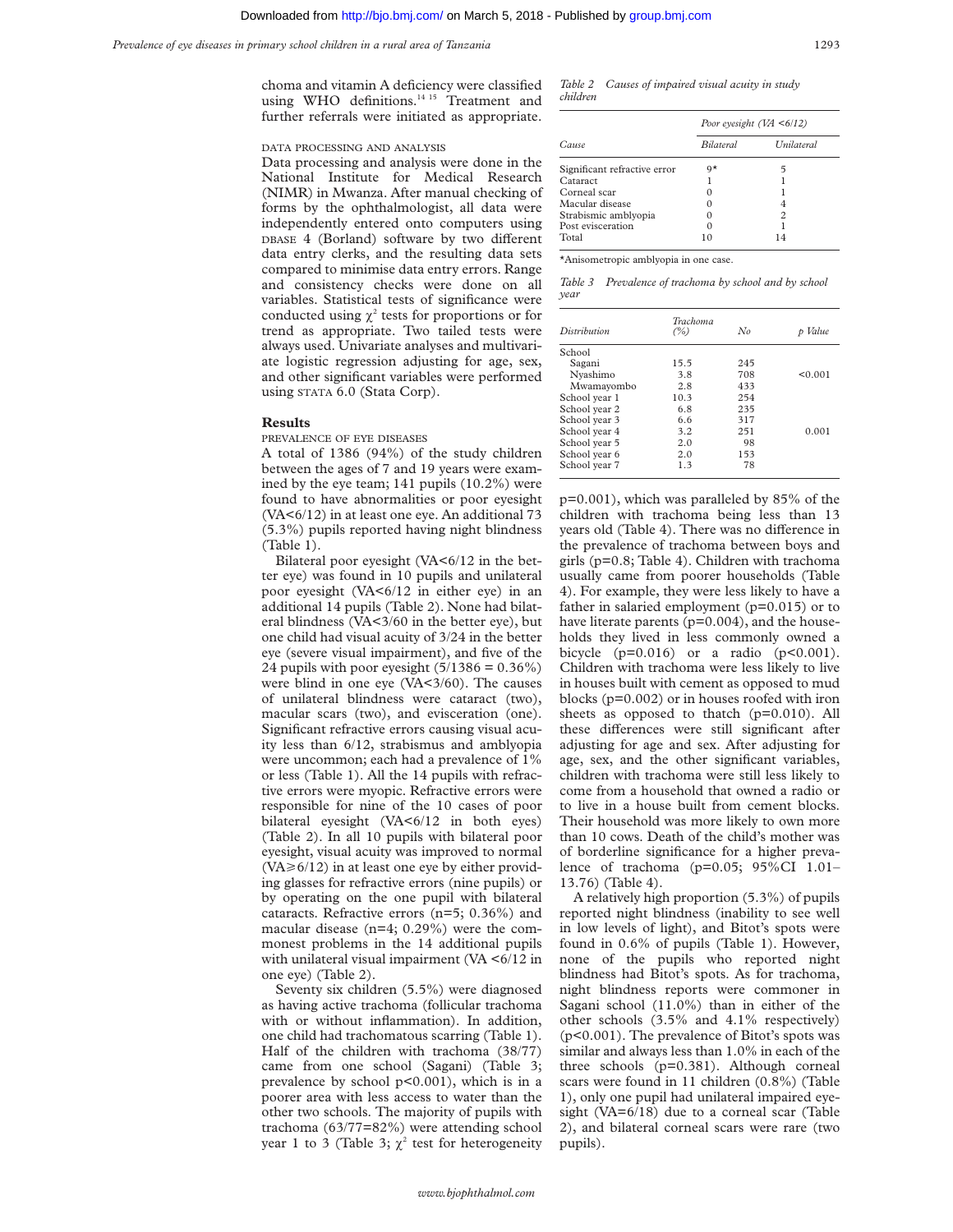*Table 4 Potential risk factors for trachoma*

| <i>Characteristics</i>                         | $No*$ | Trachoma (%) | Prevalence ratio | p Value | ORf (95% CI)<br>OR‡ (95% CI) |                  |                     |                  |
|------------------------------------------------|-------|--------------|------------------|---------|------------------------------|------------------|---------------------|------------------|
| Male                                           | 646   | 5.5          | 1.0              |         | 1.0                          | $p=0.8$          | 1.0                 | $p=0.7$          |
| Female                                         | 660   | 5.7          | 1.04             | 0.8     | 0.93                         | $(0.58 - 1.49)$  | 0.92                | $(0.57 - 1.48)$  |
| Age group                                      |       |              |                  |         |                              |                  |                     |                  |
| $7-8$ years                                    | 178   | 15.7         | 1.0              |         | 1.0                          | p<0.001          | 1.0                 | p<0.001          |
| $9-10$ years                                   | 325   | 5.2          | 0.3              | 0.001   | 0.29                         | $(0.16 - 0.56)$  | 0.31                | $(0.16 - 0.60)$  |
| $11-12$ years                                  | 337   | 6.2          | 0.4              | 0.001   | 0.35                         | $(0.19 - 0.64)$  | 0.35                | $(0.19 - 0.64)$  |
| $13-14$ vears                                  | 300   | 2.7          | 0.2              | 0.001   | 0.15                         | $(0.07 - 0.32)$  | 0.15                | $(0.07 - 0.35)$  |
| $15+$ years                                    | 242   | 1.2          | 0.08             | 0.001   | 0.07                         | $(0.02 - 0.22)$  | 0.07                | $(0.02 - 0.24)$  |
| Mother in salaried employment <sup>+</sup>     | 53    | 1.9          | 1.0              |         | 1.0                          | $p=0.6$          | 1.0                 | $p=0.6$          |
| Mother not in salaried employment+             | 1309  | 5.6          | 3.0              | 0.376   | 3.44                         | $(0.46 - 25.8)$  | 1.73                | $(0.21 - 14.27)$ |
| Mother alive                                   | 1362  | 5.4          | 1.0              |         | 1.0                          | $p=0.07$         | 1.0                 | $p=0.05$         |
| Mother dead                                    | 22    | 13.6         | 2.5              | 0.217   | 3.23                         | $(0.89 - 11.74)$ | 3.74                | $(1.01 - 13.76)$ |
| Father in salaried employment <sup>+</sup>     | 152   | 1.3          | 1.0              |         | 1.0                          | $p=0.03$         | 1.0                 | $p=0.15$         |
| Father not in salaried employment <sup>+</sup> | 1152  | 6.2          | 4.8              | 0.015   | 5.04                         | $(1.21 - 20.98)$ | 2.76                | $(0.65 - 11.73)$ |
| Father alive                                   | 1304  | 5.6          | 1.0              |         | 1.0                          | $p=0.6$          | 1.0                 | $p=0.4$          |
| Father dead                                    | 67    | 4.5          | 0.8              | 0.867   | 0.75                         | $(0.23 - 2.52)$  | 0.61                | $(0.18 - 2.10)$  |
| Both parents reported literate                 | 934   | 4.1          | 1.0              |         | 1.0                          | $p=0.004$        | 1.0                 | $p=0.13$         |
| One parent reported literate                   | 339   | 8.8          | 2.2              | 0.002   | 2.7                          | $(1.31 - 3.62)$  | 1.68                | $(0.99 - 2.88)$  |
| Neither parent reported literate               | 111   | 8.3          | 2.0              | 0.004   | 2.8                          | $(1.14 - 5.38)$  | 1.63                | $(0.72 - 3.69)$  |
| Household with bicycle                         | 1011  | 4.6          | 1.0              |         | 1.0                          | $p=0.04$         | 1.0                 | $p=0.2$          |
| Household without bicycle                      | 375   | 8.0          | 1.7              | 0.016   | 1.67                         | $(1.03 - 2.71)$  | 1.48                | $(0.86 - 2.56)$  |
| Household with car                             | 42    | 0.0          | 1.0              |         |                              |                  |                     |                  |
| Household without car                          | 1344  | 5.7          | $\infty$         | 0.110   | Cannot be estimated          |                  | Cannot be estimated |                  |
| Household with radio                           | 925   | 3.7          | 1.0              |         | 1.0                          | p<0.001          | 1.0                 | $p=0.01$         |
| Household without radio                        | 461   | 9.3          | 2.5              | < 0.001 | 2.56                         | $(1.59 - 4.11)$  | 2.51                | $(1.52 - 4.14)$  |
| Household with 10 or more cows                 | 399   | 6.8          | 1.0              |         | 1.0                          | $p=0.18$         | 1.0                 | $p=0.015$        |
| Household with less than 10 cows               | 986   | 5.1          | 0.8              | 0.212   | 0.71                         | $(0.44 - 1.17)$  | 0.54                | $(0.32 - 0.91)$  |
| House built from cement blocks                 | 231   | 1.3          | 1.0              |         | 1.0                          | $p=0.007$        | 1.0                 | $p=0.023$        |
| House built from mud                           | 1155  | 6.4          | 4.9              | 0.002   | 5.07                         | $(1.57 - 16.34)$ | 4.00                | $(1.22 - 13.12)$ |
| House roofed with iron sheets                  | 825   | 4.2          | 1.0              |         | 1.0                          | $p=0.02$         | 1.0                 | $p=0.05$         |
| House roofed with grass thatch                 | 561   | 7.5          | 1.8              | 0.010   | 1.77                         | $(1.10 - 2.83)$  | 1.11                | $(0.65 - 1.90)$  |

\*Between 1 and 15 children were not able to answer each of the questions.

†Not answered if parent had died.

‡Odds ratio adjusted for age and sex only.

§Multivariate odds ratio adjusted for age, sex, mother alive or dead, presence of radio, house building materials, and number of cows.

Two of the three pupils who had cataracts had visual deficit as a result (Table 2); one pupil had bilateral VA<6/12, and one unilateral VA <6/12. One girl was referred for further examination because of suspected glaucoma. Only five pupils  $(0.4\%)$  were found to suffer from vernal keratoconjunctivitis (Table 1).

EVALUATION OF THE VALIDITY OF THE TEACHERS' EYE SCREENING

The teachers screened the eyesight of 1438 pupils; 1242 before the eye team's visit and another 196 pupils during the team's visit. The eye team rechecked visual acuity in 1386 of these children (96.4%).

If the results of the teachers' VA test and their question about the child's distance eyesight are combined, and if all pupils whom the teacher reported as having either unilateral or bilateral VA<6/12 are included, the screening by the teachers identified the great majority of pupils with bilateral poor eyesight (sensitivity: 80%, specificity: 91%). Using the VA test on its own, the sensitivity decreased to 70% (Table 5).

DATA QUALITY

In all, 168 pupils were randomly chosen for re-interview and repeat VA testing by a different VA tester. The extent of discrepancies between the two interviewers varied considerably from question to question, from 1/168 (0.6%; language spoken by parents/guardians) to 26/168 (15.5%; exact number of siblings). However, out of the 14 questions in the sociodemographic part of the questionnaire, a discrepancy of 10.0% or more was only found in one question (exact number of siblings). The interinterviewer discrepancies for the questions assessing subjective quality of eyesight (near/distance/in low levels of light) were all present in less than 5.0%.

When the ophthalmologist (SW) rechecked discrepant results with the pupils concerned, the answers sometimes agreed with those of one interviewer and sometimes with the other interviewer and, rarely, were changed again.

A discrepancy for visual acuity tests was defined as:

*Table 5* Evaluation of teachers' eye screening results and of the ophthalmic nursing officer's (ONO) performance

|                                                                                                                                                                                                                    | True prevalence | Sensitivity† (%) | Specificity‡ (%) | PPV(%)      | NPV(%)       |
|--------------------------------------------------------------------------------------------------------------------------------------------------------------------------------------------------------------------|-----------------|------------------|------------------|-------------|--------------|
| Teachers' uni/bilateral VA $\leq 6/12$ v bilateral VA $\leq 6/12$ by eye team<br>Teachers' uni/bilateral VA $\leq 6/12$ or poor distance everight reported to<br>teachers $v$ bilateral VA $\leq 6/12$ by eye team | 0.72<br>0.72    | 70.0<br>80.0     | 97.0<br>91.4     | 14.9<br>6.5 | 99.8<br>99.8 |
| Eve abnormality reported by ONO v ophthalmologist's results*                                                                                                                                                       | 10.0            | 92.3             | 100.0            | 100.0       | 99.2         |

\*Based on 130 of the pupils examined by the ONO who were also examined by the ophthalmologist, who was unaware of the ONO's results.

†Sensitivity: the proportion of children defined as having the condition by the reference test (eg, eye abnormality reported by the ophthalmologist) who were also defined as having the condition by the screening test (eg, eye abnormality reported by the ONO).

‡Specificity: the proportion of children defined as not having the condition by the reference test (eg, no eye abnormality reported by the ophthalmologist) who were also defined as not having the condition by the screening test (eg, no eye abnormality reported by the ONO).

§PPV (positive predictive value): the proportion of children defined as having the condition by the screening test (eg, eye abnormality reported by the ONO) who were also defined as having the condition by the reference test (eg, eye abnormality reported by the ophthalmologist).

¶NPV (negative predictive value): the proportion of children defined as not having the condition by the screening test (eg, no eye abnormality reported by the ONO) who were also defined as not having the condition by the reference test (eg, no eye abnormality reported by the ophthalmologist).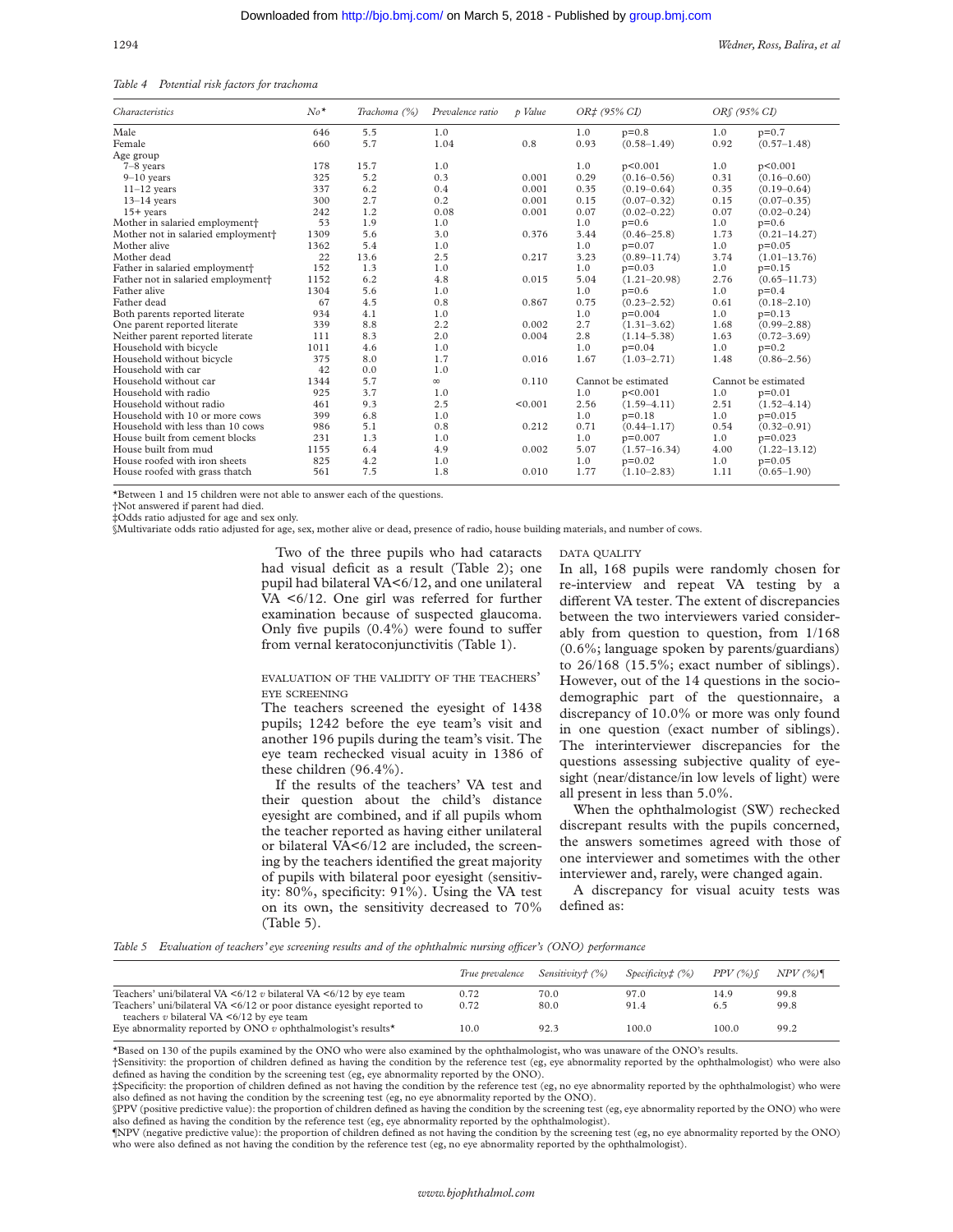- + any child having good eyesight in one test  $(6/6, 6/9, 6/12)$  but poor eyesight  $(5/12)$  in the other test, or
- two lines or more difference when VA was tested by both testers as being less than 6/12.

Using this definition there was only one discrepant result on the 168 repeat VA tests; one child with VA of 6/60 in one eye in the first test was reported to have VA=6/18 in that eye in the repeat test.

A total of 130 children who had been examined by the ophthalmic nursing officer (ONO) were randomly chosen for re-examination by the ophthalmologist. Thirteen (10.0%) of these children had eye abnormalities and 117 had normal eyes (90.0%) diagnosed by the ophthalmologist. The ONO misdiagnosed only one child (who had trachoma) as having normal eyes (sensitivity: 12/13=92.3%; specificity: 117/117=100%) (Table 5).

Out of the 1386 pupils examined, the eye abnormalities (not including visual impairment) found by the ONO were confirmed by the ophthalmologist in 90% of the children (129/143).

#### **Discussion**

#### DATA QUALITY

Pupils were reliable respondents for most variables. However, some of the pupils were unreliable respondents for some of the questions about their sociodemographic background. This probably reflected genuine problems with the questions. Detailed investigation by the ophthalmologist did not reveal any clear tendency for one interviewer to have received the "correct" answer more often than the other interviewers. It also revealed conceptual difficulties with the one question that had the highest proportion of discrepancies (exact number of siblings). Children genuinely did not know who to count as their "brother" or "sister" in their culture where these terms are used very loosely. The extensive quality control did not reveal any evidence of fabrication of results by the interviewers or visual acuity testers.

Quality control by the ophthalmologist (SW) of the assessments made by the ONO revealed a very high level of agreement.

### REFRACTIVE ERRORS

In our survey sample of 1386 rural primary school children, the prevalence of bilateral impaired visual acuity (VA<6/12 in the better eye) was relatively low at 0.7%. Only four pupils  $(0.3\%)$  had VA $\leq 6/18$  in the better eye. Only one pupil had severe visual impairment (SVI), defined as VA<6/60 in the better eye, and no pupil was blind (VA<3/60 in the better eye). The school enrolment rate in Mwanza Region has been estimated between 53% (net enrolment rate) and 72% (gross enrolment rate).<sup>16</sup> The prevalence of significant refractive errors may have been higher (or lower) in children who were not attending school. However, these results in primary school children were similar to those found in a population based survey of 7043 children 5–14 years of age in

Botswana,<sup>17</sup> where the prevalence of bilateral VA<6/18 was 0.2%.

In our study sample, refractive errors caused almost all of the cases of bilateral visual impairment (9/10), and a substantial proportion of those with unilateral impairment  $(5/14)$  (Table 2). Only pupils with VA<6/12 in either eye were refracted because the compliance with prescribed glasses was expected to be low in children with minor refractive errors.<sup>18</sup> This may also explain the absence of hypermetropia, since only high degrees of hypermetropia lead to a decrease in visual acuity in children. In all our study children with refractive errors, visual acuity increased to within the normal range (6/12 or better) in at least one eye with glasses. Again these findings were similar to these from the study in Botswana where 15 of the 17 cases of bilateral poor eyesight were due to refractive errors and after correction all of these children had good eyesight, defined in that study as  $VA \ge 6/18$ .<sup>17</sup>

Although differences in definitions complicate comparisons, the prevalences of impaired visual acuity and of refractive errors found in these two African surveys were lower than those in surveys reported from non-African countries.5 19–21 Bilateral visual impairment (VA<6/18) was found in 3.1% and SVI (VA<6/ 60) in 0.5% of urban Indian schoolchildren.<sup>19</sup> Similarly, the prevalence of refractive errors was high; using a definition of refractive errors of  $\geq$  0.5 dioptres, the prevalence of myopia was 8.6%, hyperopia 22.6%, and astigmatism 10.3%.19 Ten per cent of 12 853 ten year old children in the UK were found to wear glasses, but only 80% of the children who wore glasses had uncorrected VA of less than 6/9.<sup>20</sup> In a study of Chinese schoolchildren in two primary and two secondary schools, myopia of  $\geq 0.5$  dioptres was detected in up to 50%, and 24% had unaided visual acuity of 6/12 or worse.<sup>21</sup>

These differences may be due to racial/ ethnic variations in the prevalence of refractive errors, and/or due to different lifestyles or living conditions. The prevalence of myopia in African American children in an inner city school in the USA (preschool to second grade) was found to be as high as in children in a predominantly white community, whereas a national survey done 20 years earlier had found that the prevalence in African American pupils was almost half that observed in their white peers.<sup>5</sup> This finding implies that differences in lifestyles (for example, reading, watching TV, or computer visual display units), living conditions (for example, nutrition) or medical care (for example, unnecessary or overcorrection of refractive errors which may worsen the refractive error by inhibiting natural "emmetropisation") may be more important than racial/ ethnic differences.<sup>2</sup> Studies on children from families of high socioeconomic status in African cities might shed further light on this issue.

## TRACHOMA

Trachoma was classified as being a problem of public health importance in only one of our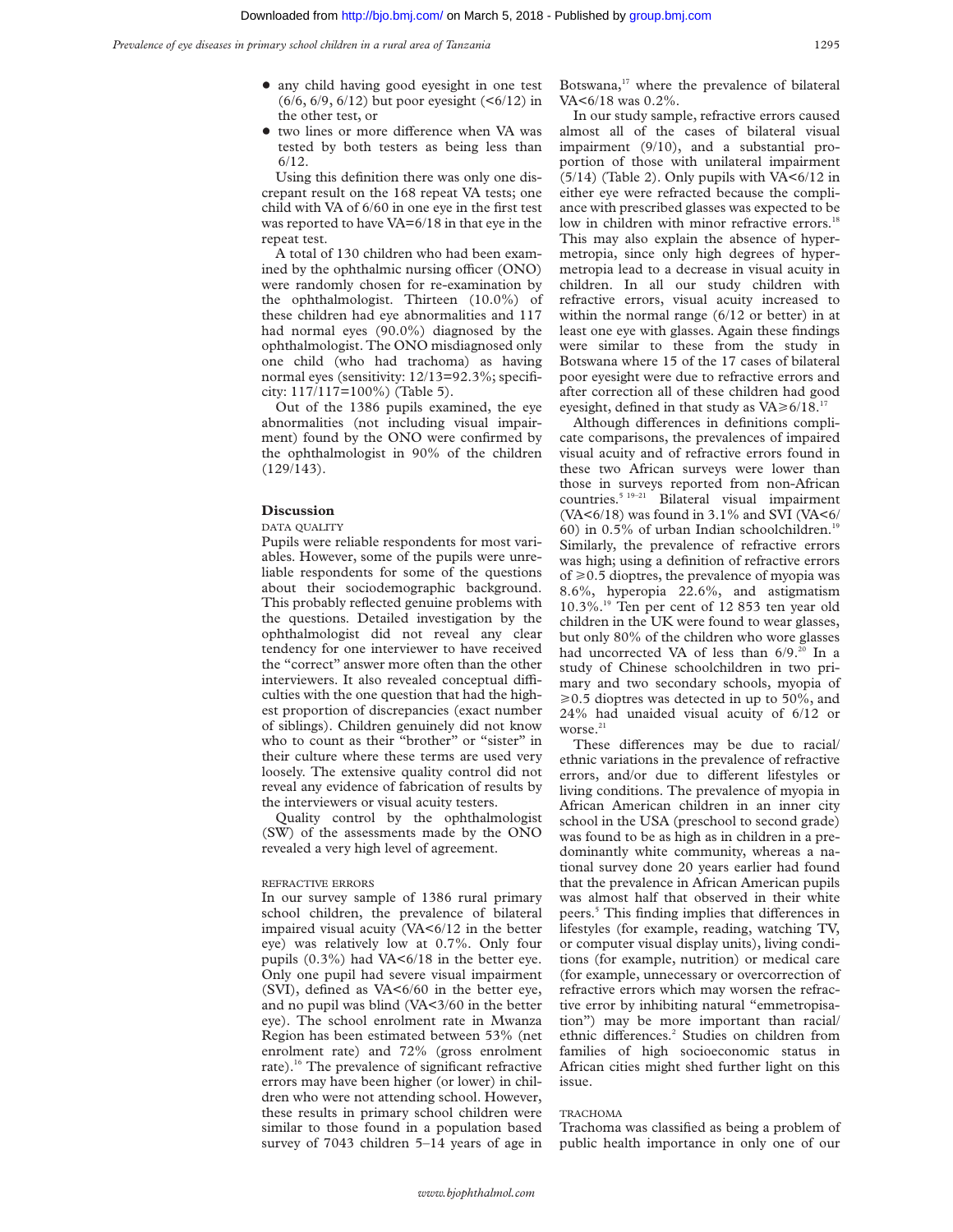study schools (Sagani) where the prevalence of active trachoma was 15.5% (Table 3). Sagani is the poorest of the three communities and is furthest from Lake Victoria. As expected from previous studies,<sup>22-24</sup> active trachoma was commonest in young children attending the first three school years (Tables 3 and 4), in children from the poorest households, and in those coming from households with large numbers of cattle (Table 4).<sup>25</sup> The prevalence of trachoma was similar in girls and in boys (Table 4).

# VITAMIN A DEFICIENCY

Night blindness was reported by 5.3% of pupils in our study sample (Table 1).

However, further investigations are needed to confirm whether these reports were valid and the result of vitamin A deficiency, especially since no specific term seems to exist for night blindness in Sukuma, the main local language. However, the fact that eight pupils had Bitot's spots (0.6%) indicates that xerophthalmia must be present either in this age group or in younger children. The frequency of lesions that are unresponsive to vitamin A and therefore not due to recent vitamin A deficiency increases in school age children.<sup>26 27</sup> This may explain why the pupils with Bitot's spots had no other evidence of xerophthalmia. In school age children the extent of active xerophthalmia and its clinical importance are poorly understood. Studies of the prevalence of xerophthalmia in school age children that have been conducted in areas where it was known to be present in younger children have reported prevalences of Bitot's spots ranging from 1.0% to 9.2% of children and night blindness prevalences ranging from  $0.0\%$  to  $3.6\%$ .<sup>13 28-31</sup> Further studies are planned in Mwanza Region of the validity of reported night blindness using a scotopic vision tester<sup>32</sup> and on the prevalence of active xerophthalmia and subclinical vitamin A deficiency in this age group and in younger children.

# TEACHERS' EYE SCREENING

Teachers have been used in India to screen visual acuity in schoolchildren.<sup>2 33</sup> In our survey, selected teachers were trained to test visual acuity and then asked to screen all the pupils in their schools. However, some of the teachers delegated part of the screening to untrained colleagues. Also in one school about 40% of the children had not been screened before the arrival of the eye team, while in another school data were available for all the pupils, even the ones who had left the school long before the survey, so data must have been fabricated for these pupils. With strict supervision to make sure that only trained teachers do the screening and to try to eliminate fabricated data, the sensitivity for the teachers' screening (VA test and one question on distance eyesight) could well be higher than 80%. Even VA testing on its own may then be a sensitive enough screening test. However, any screening by teachers or others will depend not only on the accuracy of the screening, but also on the prevalence and the public health importance of poor visual acuity in the population screened.

POLICY AND PROGRAMME IMPLICATIONS Many factors need to be considered when deciding whether or not to introduce an eye screening programme in primary schools. These include the prevalence and health, educational, or work impact of poor eyesight within this population, the human and financial resources available for screening, the cost and effectiveness of the screening and the treatment given, and the availability and compliance with any treatment offered. No studies of the cost effectiveness of primary school screening for eye diseases have been reported from developing countries. Furthermore, there are no data on the impact of visual impairment, as opposed to blindness, on school or work performance in the context of rural African villages similar to the ones in this survey. Given this lack of objective data, any judgments related to whether or not to introduce a primary school eye screening programme are necessarily subjective. Several African countries have a policy that ophthalmic nurses should conduct regular eye screening in primary schools, though this policy is rarely acted on. In our opinion, the prevalence of significant refractive errors that caused bilateral visual impairment  $(NA \leq 6/12)$  in the better eye) was too low at 0.6% to be the sole justification for a screening programme. In one of the three schools, trachoma was common enough at 15.5% to justify regular screening and treatment. However, since the prevalence was much lower than this in the other two schools (3.8% and 2.8%, respectively), a further survey including a larger number of schools is required before a definite recommendation can be made as to whether trachoma is sufficiently prevalent to justify a large scale school eye screening programme in this area of Tanzania. As discussed above, further studies are needed to establish whether vitamin A deficiency is a problem of public health importance in primary school children in Mwanza Region. Even if this is so, this would not necessarily be a justification for routine eye screening, since the likely intervention would not be targeted at individual pupils but would be universal vitamin A supplementation to all pupils. In areas where a school screening programme is introduced, teachers could do the VA screening as long as they are well trained and supervised.

This study was supported by the Health and Population Division of the UK Department for International Development and by Aide et Action, Tanzania. The Department for International Development can accept no responsibility for any information provided or views expressed. The authors thank Mr Constantine Meleka, Dominique Wendling, and Jim Todd for their assistance.

- 1 Rahi JS, Dezateux C. The future of preschool vision screening services in Britain. *BMJ* 1997;**315**:1247–8.
- 2 Wormald R. Screening in ophthalmology. In: Johnson GJ, Minassian DC, Weale R, eds. *The epidemiology of eye diseases*. London: Chapman and Hall Medical, 1998:83– 100.
- 3 Yang YF, Cole MD. Visual acuity testing in schools:what
- needs to be done. *BMJ* 1996;**313**:1053 4 Simons K. Preschool vision screening: rationale, method-ology and outcome. *Surv Ophthalmol* 1996;**41**:3–30.
- 5 Preslan MW, Novak A. Baltimore vision screening project. *Ophthalmology* 1996;**103**:105–9. 6 Ehrlich MI, Reinecke RD, Simons K. Preschool vision
- screening for amblyopia and strabismus. Programs, methods, guidelines, 1983. *Surv Ophthalmol* 1983;**28**:145–63.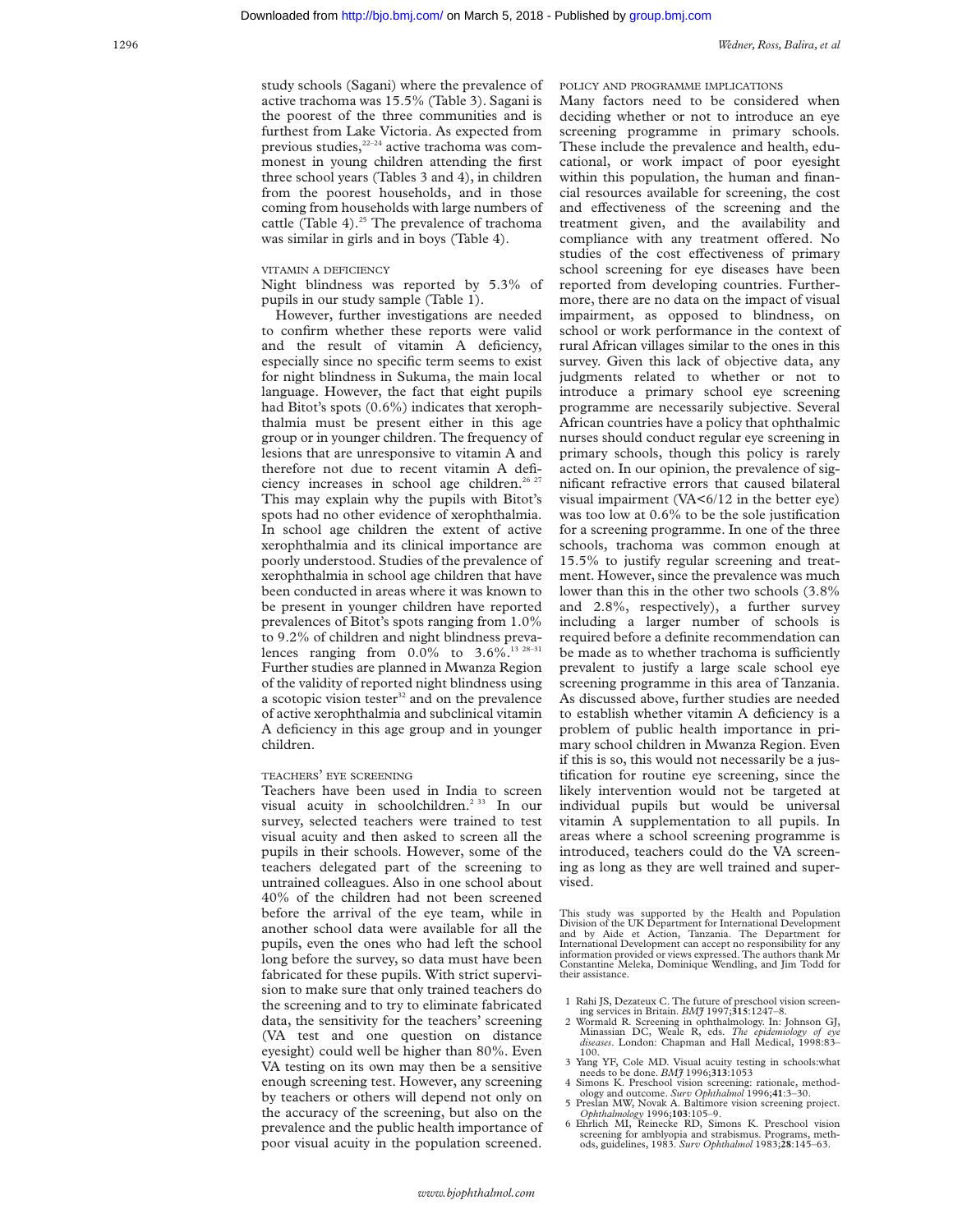*Prevalence of eye diseases in primary school children in a rural area of Tanzania* 1297

- 7 Yassur Y, Yassur S, Zaifrani S, *et al*. Amblyopia among Afri-can pupils in Rwanda. *Br J Ophthalmol* 1972;**56**:368–70.
- 8 Tizazu T, Mburu FM. Prevalence and causes of vision loss in southern Sudan. *Soc Sci Med* 1983;**17**:1785–8.
- 9 Ayanru JO. Blindness in the midwestern state of Nigeria. *Trop Geogr Med* 1983;**26**:325–32. 10 Rapoza PA, West SK, Katala SJ, *et al*. Prevalence and causes
- of vision loss in central Tanzania. *Int Ophthalmol* 1991;**15**: 123–9.
- 11 Chirambo MC, Tielsch JM, West KP, *et al.* Blindness and visual impairment in southern Malawi. *Bull World Health Organ* 1986;**64**:567–72. 12 Loewenthal R, Pe'er J. A prevalence survey of ophthalmic
- diseases among the Turkana tribe in north-west Kenya. *Br J* Ophthalmol 1990;74:84–8.
- years. In: West KP, ed. *Bellagio Meeting on vitamin A deficiency and childhood mortality*. New York: Helen Keller International, 1993:56
- 14 Thylefors B, Dawson CR, Jones BR, *et al*. A simple system for the assessment of trachoma and its complications. *Bull World Health Organ* 1987;**65**:477–83.
- 15 World Health Organization. Control of vitamin A deficiency and xerophthalmia. 1982;**672**:1–70.
- 16 Ministry of Education and Culture, Tanzania. Basic statistics in education. 1999:1–48. 17 Gilbert CE. A pilot study to evaluate logistics and methods
- for a prevalence and causes survey of visual impairment and hearing impairment in children. Unpublished report to the Ministry of Health, Gaborone, Botswana 1995:1–34. 18 Kansara HT, D'Souza S. 5 years school eye screening-where
- 
- are we now? *Commun Eye Health* 1996;9:3–4.<br>
19 Kalikivayi V, Naduvilath T, Bansal A, *et al.* Visual<br>
impairment in school children in southern India. *Indian J*<br> *Ophthalmol* 1997;45:129–34.
- 20 Stewart-Brown SL. Spectacle prescribing among 10-year-old children. *Br J Ophthalmol* 1985;**69**:874–80.
- 21 Chung KM, Mohidin N, Yeow PT,*et al*. Prevalence of visual disorders in Chinese schoolchildren. *Optom Vis Sci*
- 1996; 73.03.2-7.00.<br>22 West SK, Muñoz B, Turner VM, *et al.* The epidemiology of trachoma in Central Tanzania. *Int J Epidemiol* 1991;20:
- trachoma in Central Tanzania. *Int J Epidemiol* 1991;**20**: 1088–92. 23 Schwab L, Whitfield R, Ross-Degnan D,*et al*. The epidemi-ology of trachoma in rural Kenya. *Ophthalmology* 1995;**102**: 475–82.
- 24 Tielsch JM, West KP, Katz J, *et al.* The epidemiology of tra-choma in southern Malawi. *Am J Trop Med Hyg* 1988;**38**:393–9.
- 25 West SK, Muñoz B, Lynch M,*et al.*Impact of face washing on trachoma in Kongwa, Tanzania. *Lancet* 1995;**345**:155–8. 26 Sommer A, West KP. Xerophthalmia and keratomalacia. In:
- Vitamin A deficiency: health, survival and vision. 1st ed. New<br>York: Oxford University Press, 1996:99–149.<br>27 McLaren D. Towards the conquest of vitamin A deficiency disor-<br>ders. 1st ed. Basle: Task Force Sight and Life, 1
- 
- 
- deficiency in primary school children of Sirar: a chronically<br>drought affected area. *Ind J Pediatr* 1984;51:423–6.<br>29 Santos LMP, Dricot JM, Asciutti LS, *et al.* Xerophthalmia in<br>the state of Paraiba, northeast of Brazi
- 30 Murugan S, Susheela TP, Belavady B. Plasma vitamin A and erythrocyte riboflavin in school children. *Ind J Med Res* 1977;**65**:533–42.
- 31 Kumar KA, Siddhu CMS, Chandra MR, *et al*. Serum vita-min A level of secondary school children. *Ind J Pediatr* 1976;**368**:368–77.
- Congdon N, Sommer A, Severns M, et al. Pupillary and visual thresholds in young children as an index of popula-tion vitamin A status. *Am J Clin Nutr* 1995;**61**:1076–82. 33 Foster A, Gilbert CE. Epidemiology of visual impairment in
- children. In: Taylor D, ed. *Paediatric Ophthalmology*. 2nd ed. Oxford: Blackwell Science Ltd, 1997:3–12.